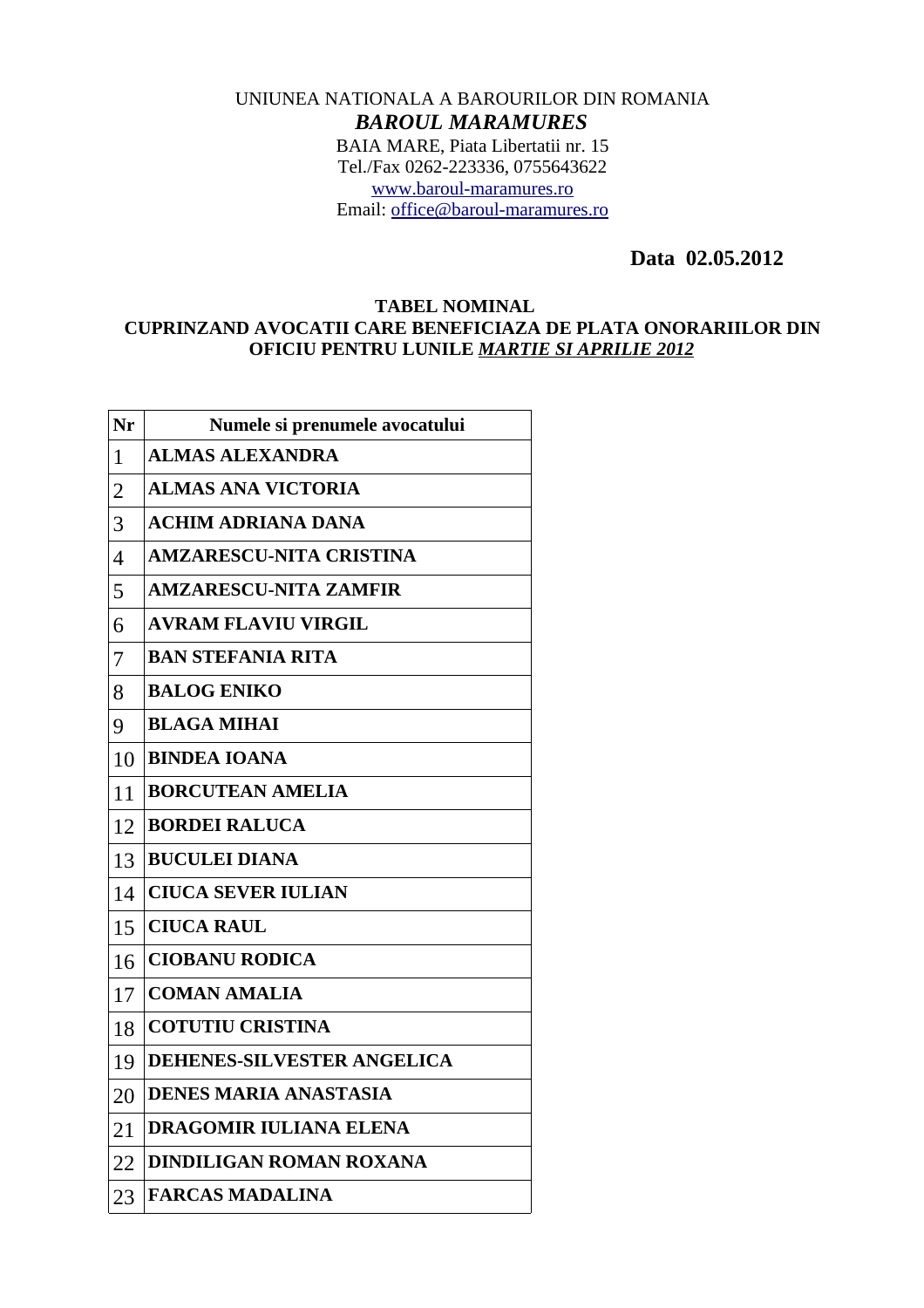| 24 | <b>GHIRAN CLAUDIA</b>         |
|----|-------------------------------|
| 25 | <b>GIURGIU ADRIAN</b>         |
| 26 | <b>GIURGIU LIANA</b>          |
| 27 | <b>GORON ANAMARIA</b>         |
| 28 | <b>HOTEA NELICA</b>           |
| 29 | <b>IACOB DIANA</b>            |
| 30 | <b>IACOB NATALIA</b>          |
| 31 | <b>ILEA DELIA</b>             |
| 32 | <b>ILUTI ALINA</b>            |
| 33 | <b>IUSCO VIORICA</b>          |
| 34 | <b>LABICI MIHAI</b>           |
| 35 | <b>LADANYI HORGOS ANDREEA</b> |
| 36 | <b>LEONTE CORNELIA</b>        |
| 37 | <b>LIBOTEAN IONELA</b>        |
| 38 | <b>LUPSE MARINELA</b>         |
| 39 | <b>MARIS ALEXANDRA</b>        |
| 40 | <b>MAROZSAN RALUCA</b>        |
| 41 | <b>MIHALCA DELIA</b>          |
| 42 | <b>MIHALI ANISOARA</b>        |
| 43 | <b>MOTOC ANDRADA</b>          |
| 44 | OANA LAURA IOANA              |
| 45 | <b>OLAR IULIA</b>             |
| 46 | ONA DANA MARIA                |
| 47 | <b>ONITA IVASCU ADRIAN</b>    |
| 48 | PETRAN MANUELA                |
| 49 | <b>POP PETRE</b>              |
| 50 | POPESCU OVIDIU HORIA          |
| 51 | <b>RADU CRISTIAN</b>          |
| 52 | <b>RADU VALENTIN</b>          |
| 53 | <b>RADU EMIL OVIDIU</b>       |
| 54 | <b>RATIU SIMONA</b>           |
| 55 | <b>SABOU ANCA</b>             |
| 56 | <b>SCIUCHIN MIHAELA</b>       |